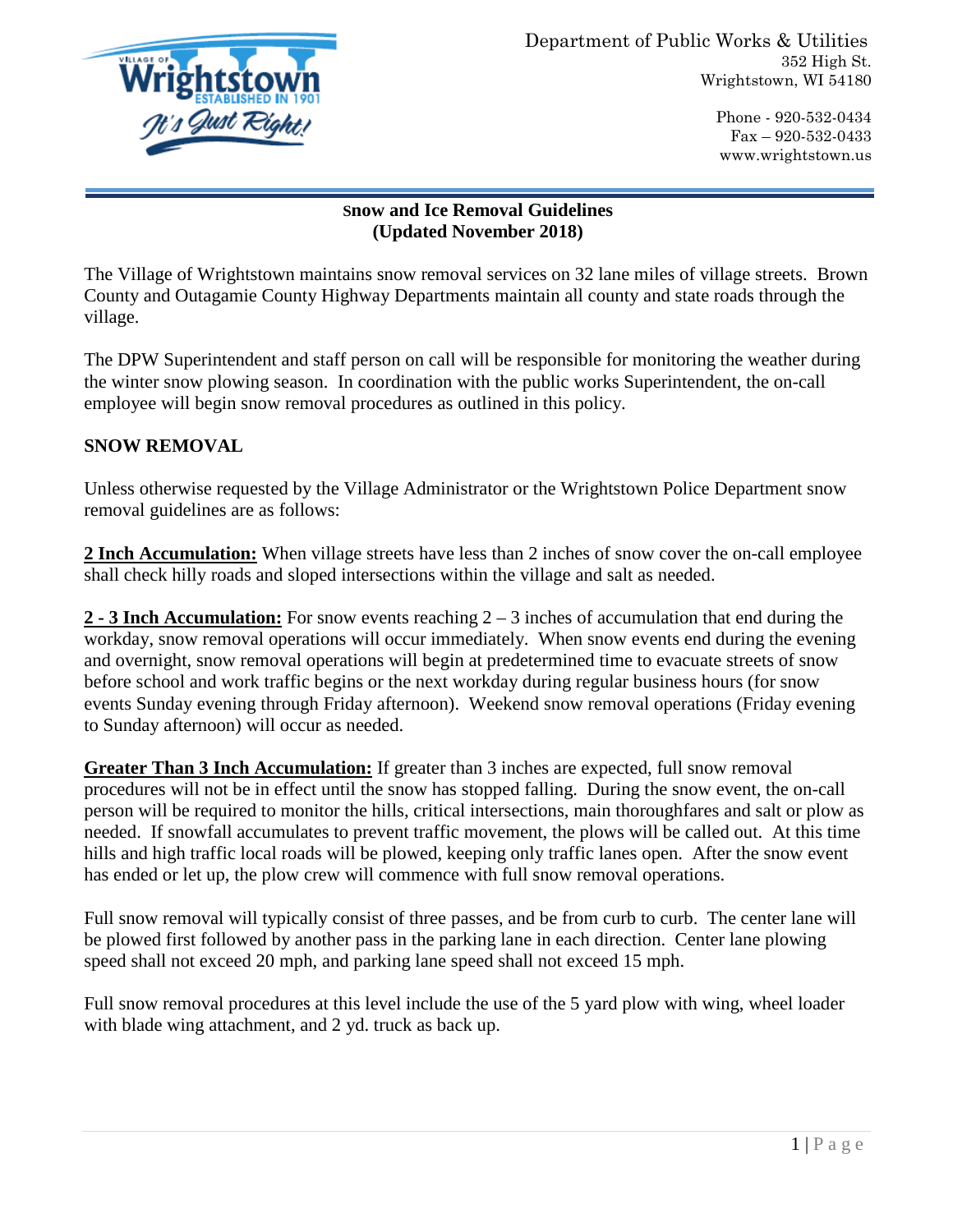## **SNOW PLOWING SEQUENCE / PRIORITY**

The streets with hills in the village will receive first priority and will be maintained by either the 5 yd. plow truck, wheel loader with wing attachment, or the 2 yd. plow truck.

In no particular order these areas are:

- Mueller Street
- Clay Street
- Pine Street
- Hickory Street
- Longwood Lane (at STH 96)
- Fox Shores Drive

Once the hilly areas have been taken care of the plow crews will then begin priority plowing beginning with emergency responder locations and higher traffic local streets within the village.

In order they are:

- Village hall and police garage (2 yd. truck)
- Fire Station Entrance, (2 yd. driveway to front garage doors)
- Van Dyke Street, (5 yd.)
- Golf Course Drive, (5 yd. CTH U to Frontage Rd.)
- Fair Street, (loader with blade and wing)
- Clay Street, (loader with blade and wing)
- School Street, (loader with blade and wing)
- Longwood Lane, (loader with blade and wing)
- Royal St. Pats Drive, (5 yd.)
- Peter Lynn Drive, (5 yd.)
- Quality Court, (5 yd.)
- Country Run Drive (loader with blade and wing)
- Fawn wood Drive, (loader with blade and wing Longwood Lane to Burning Tree Court to Louise
- Drive to Highland Street to

Clay St.)

• Wheel loader will be responsible for snow removal on all hills and east side snow removal operations. The 5yd. plow truck will be responsible for salting hills after they had been cleared by the loader and all west side snow removal operations.

Once the priority areas have been cleared, the plow crew will begin their routes. Once a piece of equipment finishes up with their route, they will assist the others to help finalize clean-up operations.

Cul-de-sacs are cleared in conjunction with residential street plowing. The cul-de-sac circles are cleared either with the 5 yd. plow truck or the wheel loader with wing attachment.

Full snow removal from village streets takes between 8-12 hours to complete, depending on severity of the storm.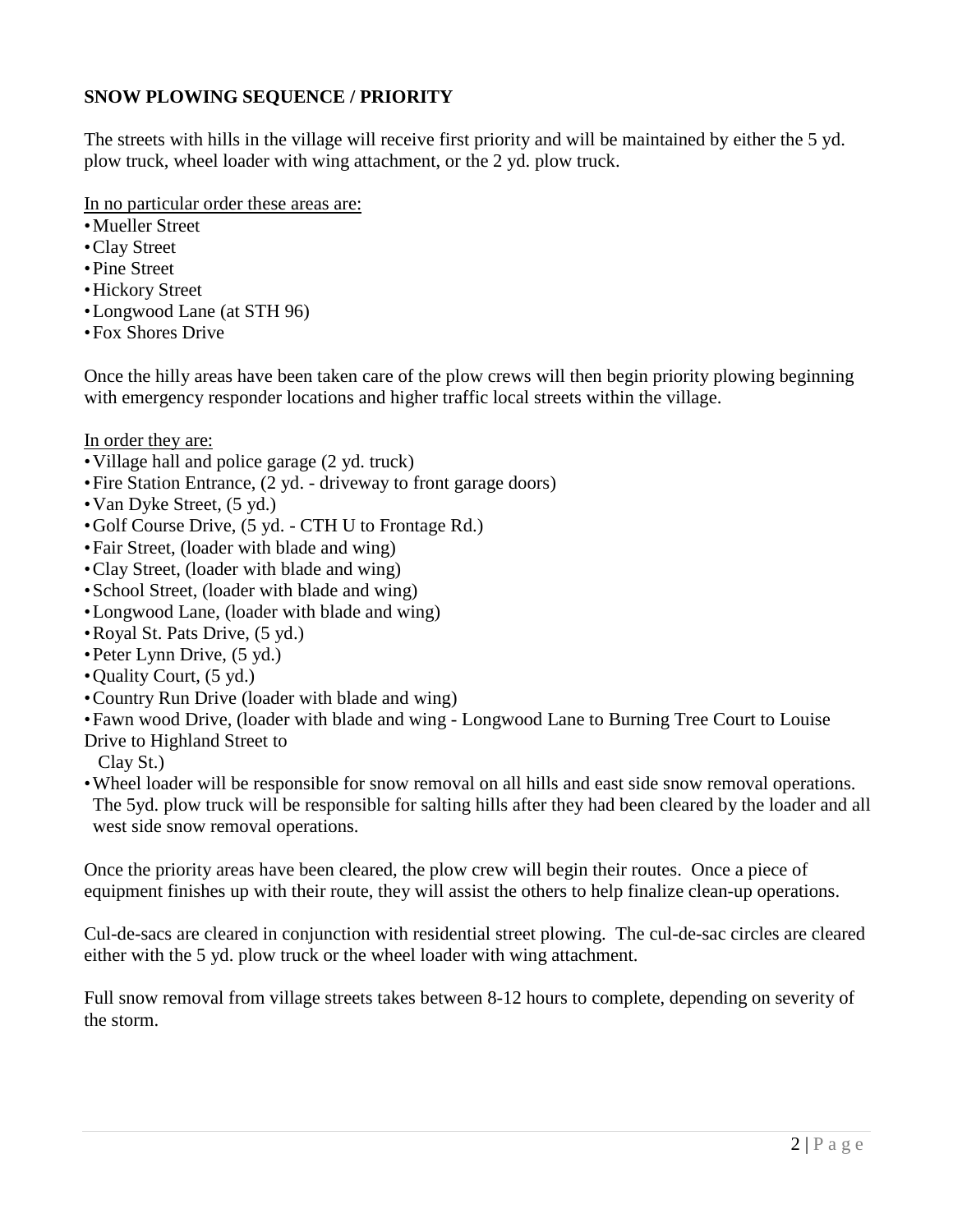## **ROADS NOT MAINTAINED BY THE VILLAGE**

Not all streets in the Village of Wrightstown are maintained by DPW. Brown County and Outagamie County Highway Departments are responsible for maintaining the following roads:

Outagamie County Highway – CTH U from HWY 41 to STH 96

Brown County Highway – STH 96 (Main St and High St.), CTH D (Plum Rd and Lost Dauphin), CTH DD (Broadway St.), CTH DDD (Steffens St), and CTH ZZ (Washington St.).

### **DOWNTOWN SNOW REMOVAL – AFTER STORM CLEAN-UP**

Snow removal from the curbside will be completed by DPW staff in the downtown areas after all streets in the village have been plowed on an as need basis. Snow removal from curbside will take place during normal working day operations to eliminate overtime.

These areas include:

West Side – Broadway Street from Hickory Street to the bowling alley, both sides of STH 96 from the Shell gas station to the library, front of the post office, in front of St. Clare's Church and School, and in front of the old Bridge St.

East Side –Both sides of STH 96 from the High Ct. to the start of S-curve on CTY MW, both sides of Washington Street from the Intersection of CTY MW to the DPW garage, Mueller Street, and St. Johns Church and School.

In addition to the downtown curbside clean up, plow crews will clear snow from intersections with restricted visibility on an as-needed basis, or upon notification from the Wrightstown Police Department.

Clearing or moving stockpiles in cul-de-sacs will occur after all plowing and cleanup operations have been completed on an as need basis.

Fire hydrant clearing will occur as time permits and when all other clearing operations have been completed.

### **DEICING**

The Village uses a salt/sand mixture in addition to salt for maintaining village roads. Salt and/or sand salt is not to be used as a form a snow removal in excess of 2 inches. Salt should be used sparingly during heavy snow fall events to eliminate waste.

Applying salt to roads with blowing snow and cold temperatures will cause drifting snow to stick to the pavement. DPW crews will avoid applying salt in these situations so the dry snow will continue to blow off the cold road surface.

Due to the fact that salt will lose its effectiveness for melting ice at approximately  $15^{\circ}$  F, salt will be used in conditions +15° F, and sand/salt in conditions -15°F. Application rates will vary depending on condition.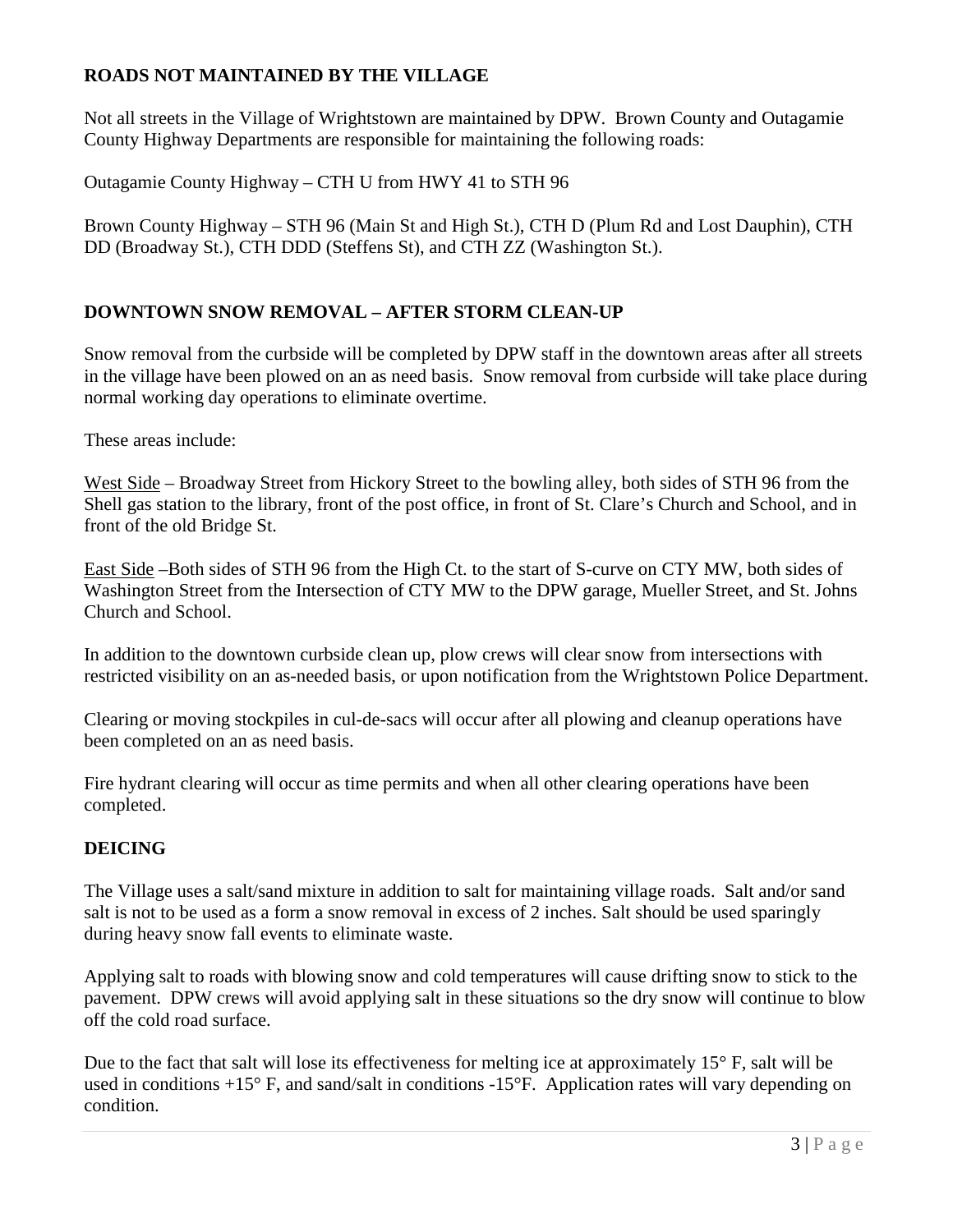Black Ice – if the temperature of the pavement is at or below the dew point temperature, moisture will form on the roadway, if the temperature is at or below 32°, it will cause this moisture to freeze.

### **SIDEWALKS MAINTAINED BY DPW**

Sidewalks maintained by DPW will be cleared after street plowing has been completed. Sidewalks and crosswalks maintained by DPW will be cleared during the normal work day. No overtime will be allotted for clearing sidewalks if snow falls on Sunday through approximately noon on Friday. If greater than **2** inches of snow falls from Friday at 3:30pm to Sunday morning at 7:00am DPW staff will clear high pedestrian traffic areas only. These areas include; sidewalks on the STH 96 bridge, sidewalk in front of Zirbel Sledding Hill, and the sidewalk in front of Village Hall. All other sidewalks maintained by DPW will be cleared on the following Monday.

# **RESIDENTIAL/BUSINESS RESPONSIBILITY**

It shall be the policy of the village that opening or clearing private driveways or clearing the front of mailboxes will not be the responsibility of the village. Property owners are responsible for clearing their own driveway and mailbox area.

Per Village Code 170-6, the owner /occupant of any lot or parcel shall remove all snow and ice which may have fallen or accumulated upon the sidewalk in front of such parcel within 24 hours after the snow event has ended. If ice and snow cannot be removed the owner/occupant will be required to salt or sand/salt the sidewalk to prevent it from becoming dangerous to pedestrians.

### **DEPOSITING SNOW IN STREETS PROHIBITED**

State Statutes 346.94 and Village Code 170-6B prohibit snow from being deposited on state/county/village streets by village property owners/occupants. Shoveling, blowing, or plowing snow from sidewalks and driveways into or across streets is prohibited. Such action will be enforced in accordance with Chapter 1-18 of the Village Code.

### **PARKING PROHIBITED**

From November 15th through March 15th of each year overnight parking on streets within the village limits is prohibited between the hours of 2:00am and 6:00am. Such action will be enforced in accordance with Chapter 185-2 of the Village Code.